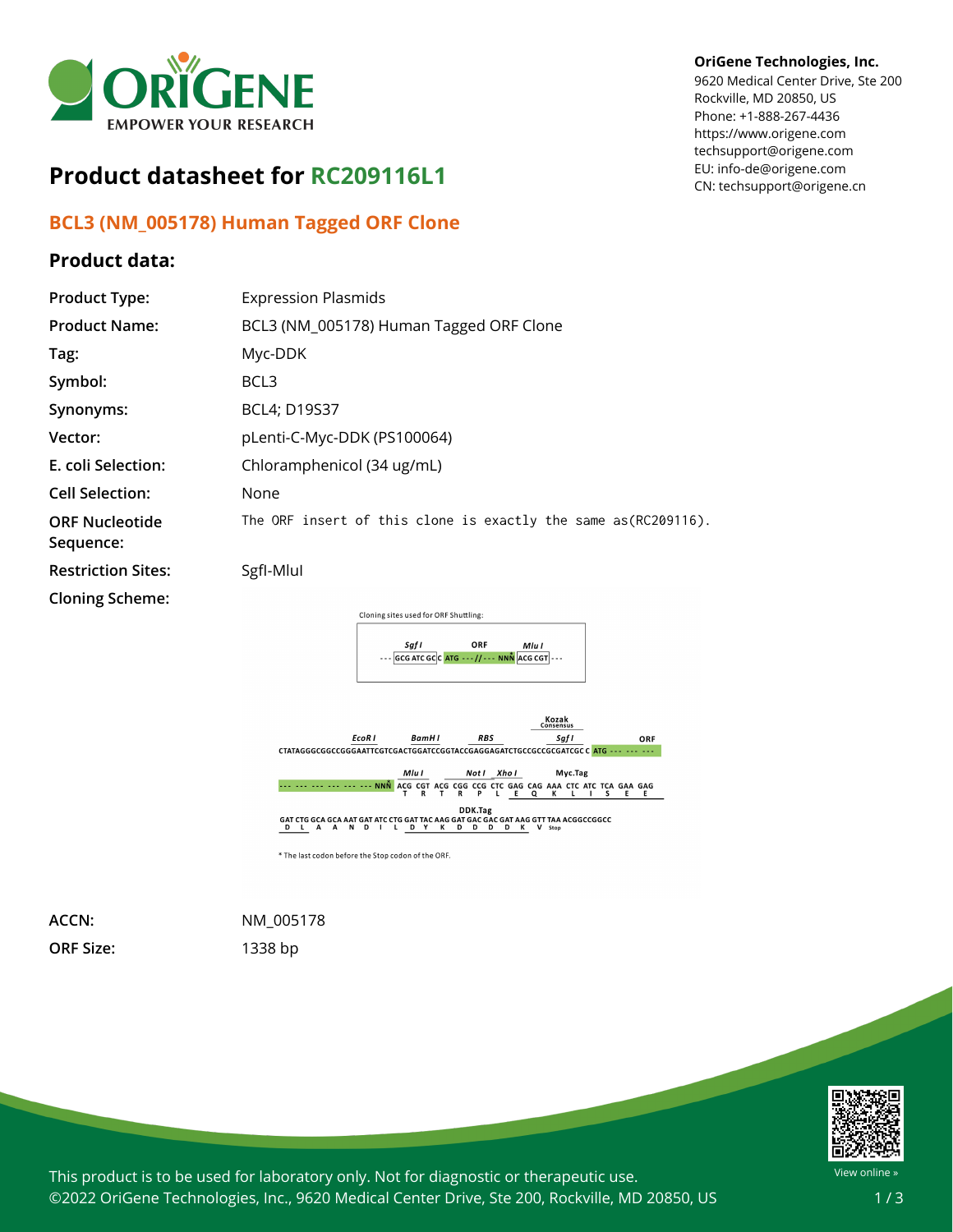| ORIGENE<br>BCL3 (NM_005178) Human Tagged ORF Clone - RC209116L1 |                                                                                                                                                                                                                                                                                                                                                                                                                                                                                                                                                                                                                                         |
|-----------------------------------------------------------------|-----------------------------------------------------------------------------------------------------------------------------------------------------------------------------------------------------------------------------------------------------------------------------------------------------------------------------------------------------------------------------------------------------------------------------------------------------------------------------------------------------------------------------------------------------------------------------------------------------------------------------------------|
| <b>OTI Disclaimer:</b>                                          | The molecular sequence of this clone aligns with the gene accession number as a point of<br>reference only. However, individual transcript sequences of the same gene can differ through<br>naturally occurring variations (e.g. polymorphisms), each with its own valid existence. This<br>clone is substantially in agreement with the reference, but a complete review of all prevailing<br>variants is recommended prior to use. More info                                                                                                                                                                                          |
| <b>OTI Annotation:</b>                                          | This clone was engineered to express the complete ORF with an expression tag. Expression<br>varies depending on the nature of the gene.                                                                                                                                                                                                                                                                                                                                                                                                                                                                                                 |
| Components:                                                     | The ORF clone is ion-exchange column purified and shipped in a 2D barcoded Matrix tube<br>containing 10ug of transfection-ready, dried plasmid DNA (reconstitute with 100 ul of water).                                                                                                                                                                                                                                                                                                                                                                                                                                                 |
| <b>Reconstitution Method:</b>                                   | 1. Centrifuge at 5,000xg for 5min.<br>2. Carefully open the tube and add 100ul of sterile water to dissolve the DNA.<br>3. Close the tube and incubate for 10 minutes at room temperature.<br>4. Briefly vortex the tube and then do a quick spin (less than 5000xg) to concentrate the liquid<br>at the bottom.<br>5. Store the suspended plasmid at -20°C. The DNA is stable for at least one year from date of<br>shipping when stored at -20°C.                                                                                                                                                                                     |
| RefSeq:                                                         | NM 005178.3, NP 005169.1                                                                                                                                                                                                                                                                                                                                                                                                                                                                                                                                                                                                                |
| <b>RefSeq Size:</b>                                             | 1864 bp                                                                                                                                                                                                                                                                                                                                                                                                                                                                                                                                                                                                                                 |
| <b>RefSeq ORF:</b>                                              | 1365 bp                                                                                                                                                                                                                                                                                                                                                                                                                                                                                                                                                                                                                                 |
| Locus ID:                                                       | 602                                                                                                                                                                                                                                                                                                                                                                                                                                                                                                                                                                                                                                     |
| UniProt ID:                                                     | P20749                                                                                                                                                                                                                                                                                                                                                                                                                                                                                                                                                                                                                                  |
| <b>Cytogenetics:</b>                                            | 19q13.32                                                                                                                                                                                                                                                                                                                                                                                                                                                                                                                                                                                                                                |
| Domains:                                                        | <b>ANK</b>                                                                                                                                                                                                                                                                                                                                                                                                                                                                                                                                                                                                                              |
| <b>Protein Families:</b>                                        | Druggable Genome, Transcription Factors                                                                                                                                                                                                                                                                                                                                                                                                                                                                                                                                                                                                 |
| MW:                                                             | 47.4 kDa                                                                                                                                                                                                                                                                                                                                                                                                                                                                                                                                                                                                                                |
| <b>Gene Summary:</b>                                            | This gene is a proto-oncogene candidate. It is identified by its translocation into the<br>immunoglobulin alpha-locus in some cases of B-cell leukemia. The protein encoded by this<br>gene contains seven ankyrin repeats, which are most closely related to those found in I kappa<br>B proteins. This protein functions as a transcriptional co-activator that activates through its<br>association with NF-kappa B homodimers. The expression of this gene can be induced by NF-<br>kappa B, which forms a part of the autoregulatory loop that controls the nuclear residence of<br>p50 NF-kappa B. [provided by RefSeq, Jul 2008] |

This product is to be used for laboratory only. Not for diagnostic or therapeutic use. ©2022 OriGene Technologies, Inc., 9620 Medical Center Drive, Ste 200, Rockville, MD 20850, US